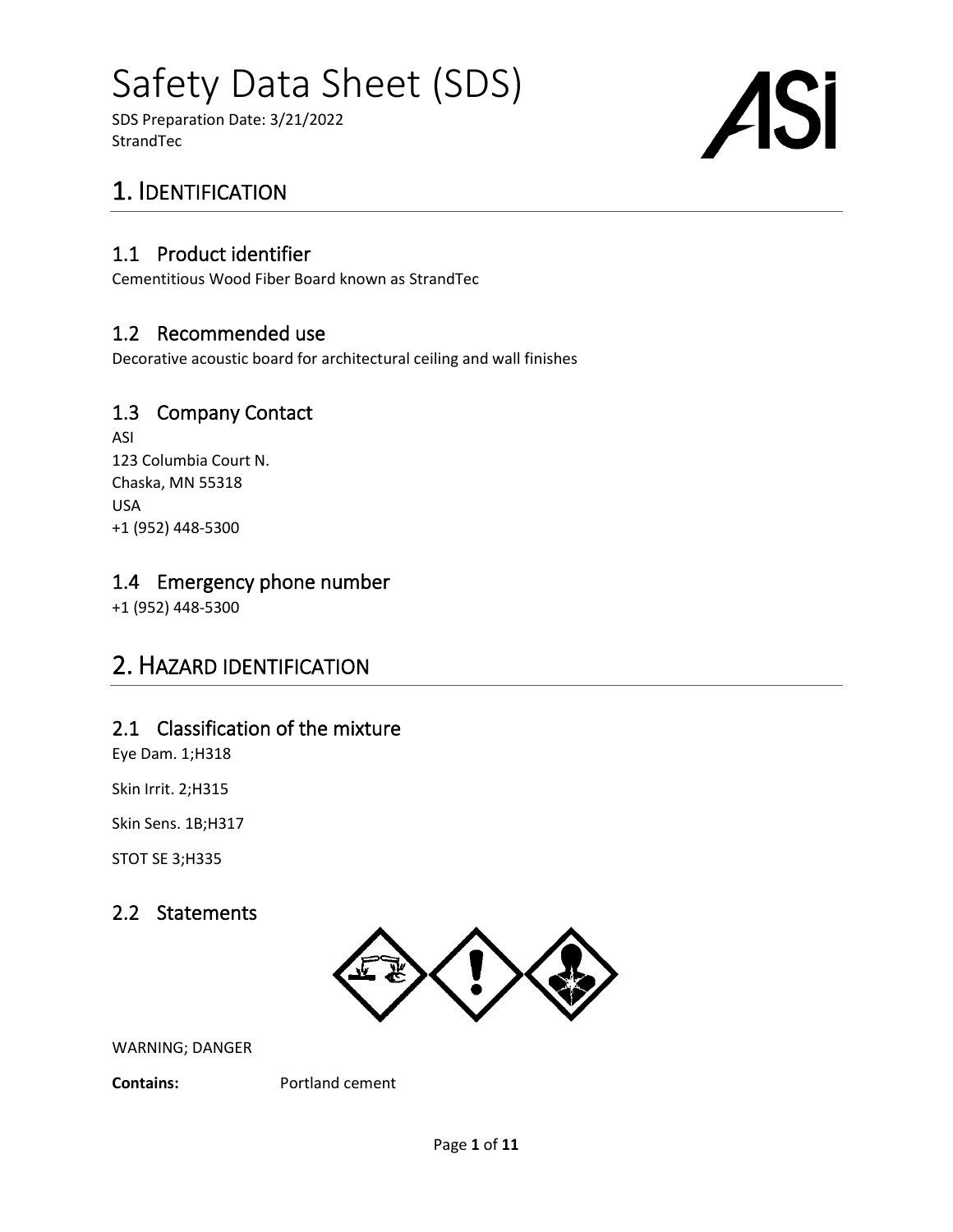SDS Preparation Date: 3/21/2022 **StrandTec** 

# ASI

| H315              | Causes skin irritation.                                                                                                             |
|-------------------|-------------------------------------------------------------------------------------------------------------------------------------|
| H317              | May cause an allergic skin reaction.                                                                                                |
| H318              | Causes serious eye damage.                                                                                                          |
| H335              | May cause respiratory irritation.                                                                                                   |
| H350              | May cause cancer.                                                                                                                   |
| P102              | Keep out of reach of children.                                                                                                      |
| P261              | Avoid breathing dust.                                                                                                               |
| P280              | Wear protective gloves, eye and face protection.                                                                                    |
| P305+ P351 + P338 | IF IN EYES: Rinse cautiously with water for several minutes. Remove contact<br>lenses, if present and easy to do. Continue rinsing. |
| $P310 + P310$     | IF SWALLOWED: Immediately call a POISON CENTER or doctor/physician.                                                                 |
| P302 + P352       | IF ON SKIN: Wash with plenty of soap and water.                                                                                     |
| P501              | Dispose of contents/container in accordance with local regulations.                                                                 |

#### 2.3 Other hazards

PBT/vPvB: This product does not contain any PBT or vPvB substances. Other: Frequent inhalation of dust over a long period of time increases the risk of developing lung diseases. Contains: Calcium oxide. When mixed with water it will form calcium hydroxide which has a corrosive effect on skin and eyes.

# 3. COMPOSITION/INFORMATION ON INGREDIENTS

#### 3.1 Mixtures

| <b>Chemical Name</b> | CAS No.     | <b>Hazard Classification</b> | Weight %: |
|----------------------|-------------|------------------------------|-----------|
| Portland cement      | 65997-15-1  | Skin Irrit. 2;H315           | 60-65%    |
|                      |             | Eye Dam. 1;H318              |           |
|                      |             | Skin Sens. 1;H317            |           |
|                      |             | <b>STOT SE 3;H335</b>        |           |
| Wood Fiber           | Proprietary | Combustible Dust             | 37-39%    |
|                      |             | Carc. 1A;H350 (as wood dust) |           |

In accordance with paragraph (i) of §1910.1200, the specific chemical identity and/or exact percentage (concentration) of composition has been withheld as a trade secret.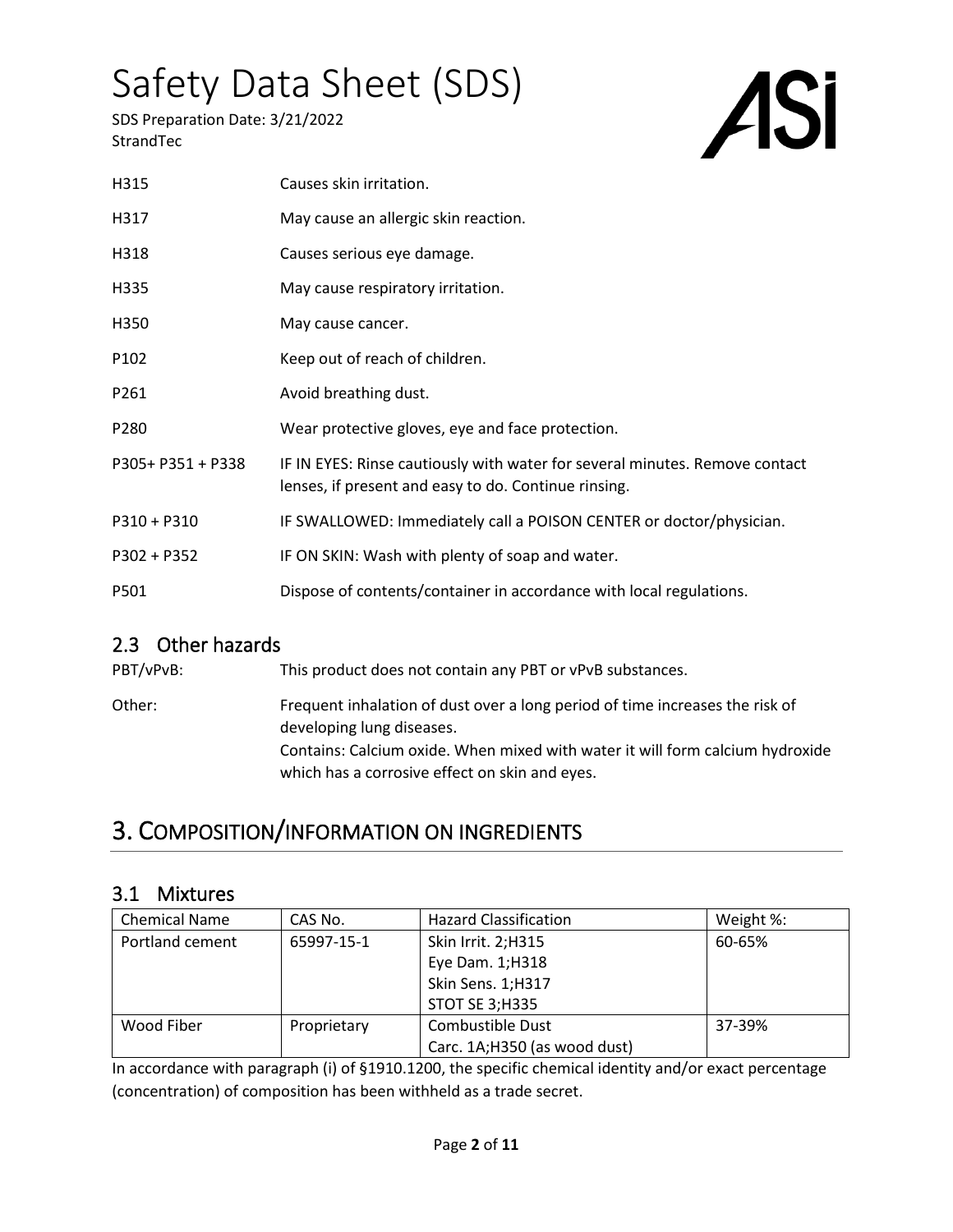SDS Preparation Date: 3/21/2022 **StrandTec** 



## 4. FIRST-AID MEASURES

#### 4.1 Description of necessary measures

| Inhalation:   | Move injured person into fresh air and keep person calm under observation. If<br>uncomfortable: Seek medical attention.                                                                                       |
|---------------|---------------------------------------------------------------------------------------------------------------------------------------------------------------------------------------------------------------|
| Skin contact: | May cause skin irritation. Wash skin with soap and water. If condition persists or<br>worsens: seek medical attention.                                                                                        |
| Eye contact:  | Do not rub eye. Immediately flush with plenty of water for up to 15 minutes. Remove<br>any contact lenses and open eyelids widely. If irritation persists: Continue flushing<br>during transport to hospital. |
| Ingestion:    | Immediately rinse mouth and drink plenty of water or milk. Keep person under<br>observation. Do not induce vomiting. If vomiting occurs, keep head low. Transport<br>immediately to hospital.                 |

#### 4.2 Most important symptoms/effects, acute and delayed.

Symptoms/effects: See section 11 for more detailed information on health effects and symptoms.

## 5. FIRE-FIGHTING MEASURES

#### 5.1 Suitable extinguishing media

Use fire-extinguishing media appropriate for wood fire.

#### 5.2 Specific hazards arising from the mixture

Hazardous decomposition: carbon monoxide, hydrogen cyanide, and other products of wood combustion.

Water used for fire extinguishing, which has been in contact with the product, may be corrosive.

#### 5.3 Special protective equipment and precautions for firefighters

For selection of respiratory protection for firefighting, follow the general fire precautions indicated in the workplace.

In case of contact with water used for fire extinguishing, use chemical resistant protective suit.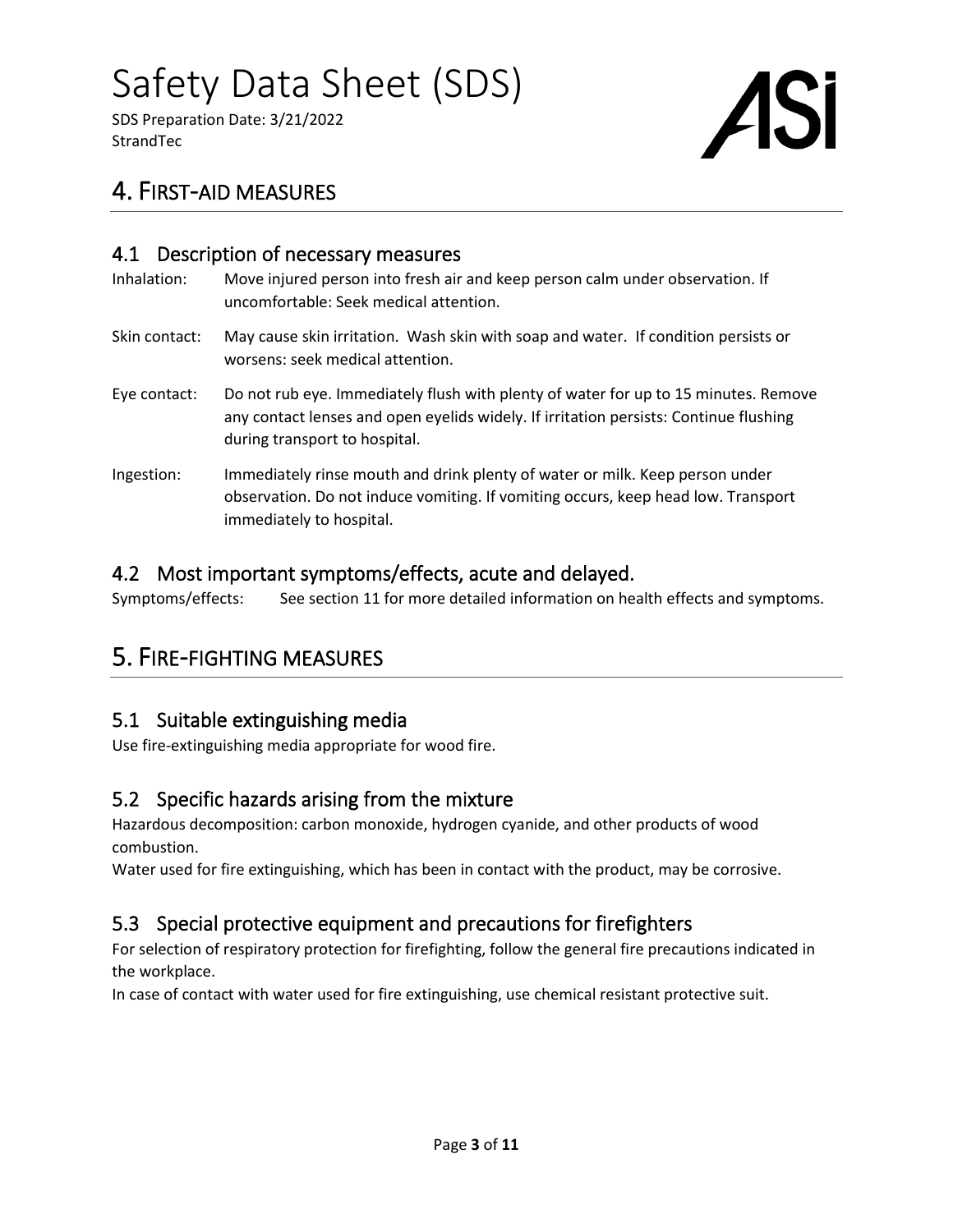SDS Preparation Date: 3/21/2022 **StrandTec** 



## 6. ACCIDENTAL RELEASE MEASURES

#### 6.1 Precautions

| <b>Personal Precautions:</b>      | Avoid inhalation of dust. Avoid contact with eyes and prolonged skin<br>contact. Use work methods which minimize dust production. |  |
|-----------------------------------|-----------------------------------------------------------------------------------------------------------------------------------|--|
| <b>Environmental Precautions:</b> | The product should not be disposed in nature but collected and<br>delivered according to agreement with the local authorities.    |  |
|                                   | 6.2 Mathods and materials for containment and closning up                                                                         |  |

#### 6.2 Methods and materials for containment and cleaning up. Methods for cleaning up: Remove material with vacuum cleaner. If not possible, co

| Methods for cleaning up: | Remove material with vacuum cleaner. If not possible, collect spillage<br>with shovel, broom, or similar, avoiding procedures that cause<br>dispersion of dust into the air. |
|--------------------------|------------------------------------------------------------------------------------------------------------------------------------------------------------------------------|
| References:              | For personal protection, see section 8.<br>For waste disposal, see section 13.                                                                                               |

### 7. HANDLING AND STORAGE

#### 7.1 Precautions for safe handling

Safe handling advice: Observe good chemical hygiene practices. Avoid spreading dust. Avoid inhalation of dust. Avoid contact with eyes and prolonged skin contact. Change contaminated clothing.

Technical measures: Use work methods which minimize dust production.

Technical precautions: Mechanical ventilation may be required. Provide easy access to water supply and eye wash facilities.

#### 7.2 Conditions for safe storage

Avoid ignition sources.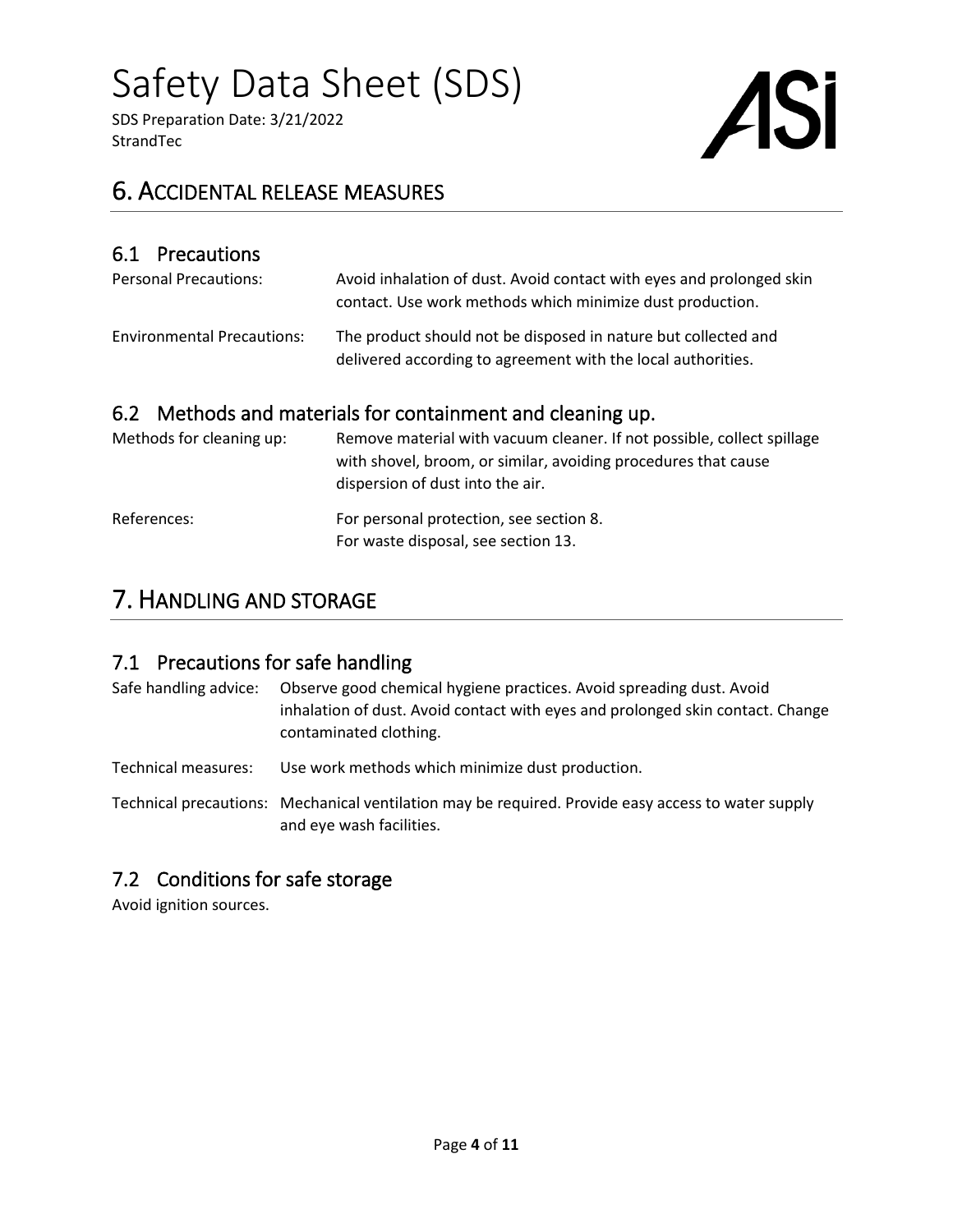SDS Preparation Date: 3/21/2022 **StrandTec** 



## 8. EXPOSURE CONTROLS/PERSONAL PROTECTION

#### 8.1 Exposure limits

| CAS No.     | <b>Chemical Name</b> | As                     | <b>Exposure Limits</b>                                                | <b>Type</b> | References                       |
|-------------|----------------------|------------------------|-----------------------------------------------------------------------|-------------|----------------------------------|
| 65997-15-1  | Portland cement      | <b>Total dust</b>      | 10 mg/m $3$                                                           | <b>TWA</b>  | Cal/OSHA; NIOSH                  |
| 65997-15-1  | Portland cement      | Respirable<br>fraction | 5 mg/m <sup>3</sup>                                                   | <b>TWA</b>  | Cal/OSHA; NIOSH                  |
|             |                      |                        | $1 \text{ mg/m}^3$ (no<br>asbestos and $< 1\%$<br>crystalline silica) | <b>TWA</b>  | ACGIH                            |
| Proprietary | Wood fiber           | $\blacksquare$         | No established limit                                                  |             | Cal/OSHA; NIOSH;<br><b>ACGIH</b> |

OSHA regulates the exposure limits of wood dust under "Particulates Not Otherwise Regulated (PNOR)": Total Dust - 10 mg/m<sup>3</sup> (Cal/OSHA); Respirable fraction - 5 mg/m<sup>3</sup> (Cal/OSHA)

#### 8.2 Appropriate engineering controls

Engineering measures: Provide adequate ventilation. Observe occupational exposure limits and minimize the risk of inhalation of dust.

#### 8.3 Individual protection measures

Personal protection: Personal protection equipment should be chosen according to the OSHA standards and in discussion with the supplier of the personal protective equipment.

Respiratory equipment: During dust-raising work: Use certified respiratory equipment.

- Skin protection: Wear protective gloves and clothing. Types of gloves can be recommended by the glove supplier.
- Eye protection: Wear goggles/face shield.
- Hygiene measures: Remove contaminated clothing and wash the skin thoroughly with soap and water after work.

Environmental Exposure Controls:

Not available.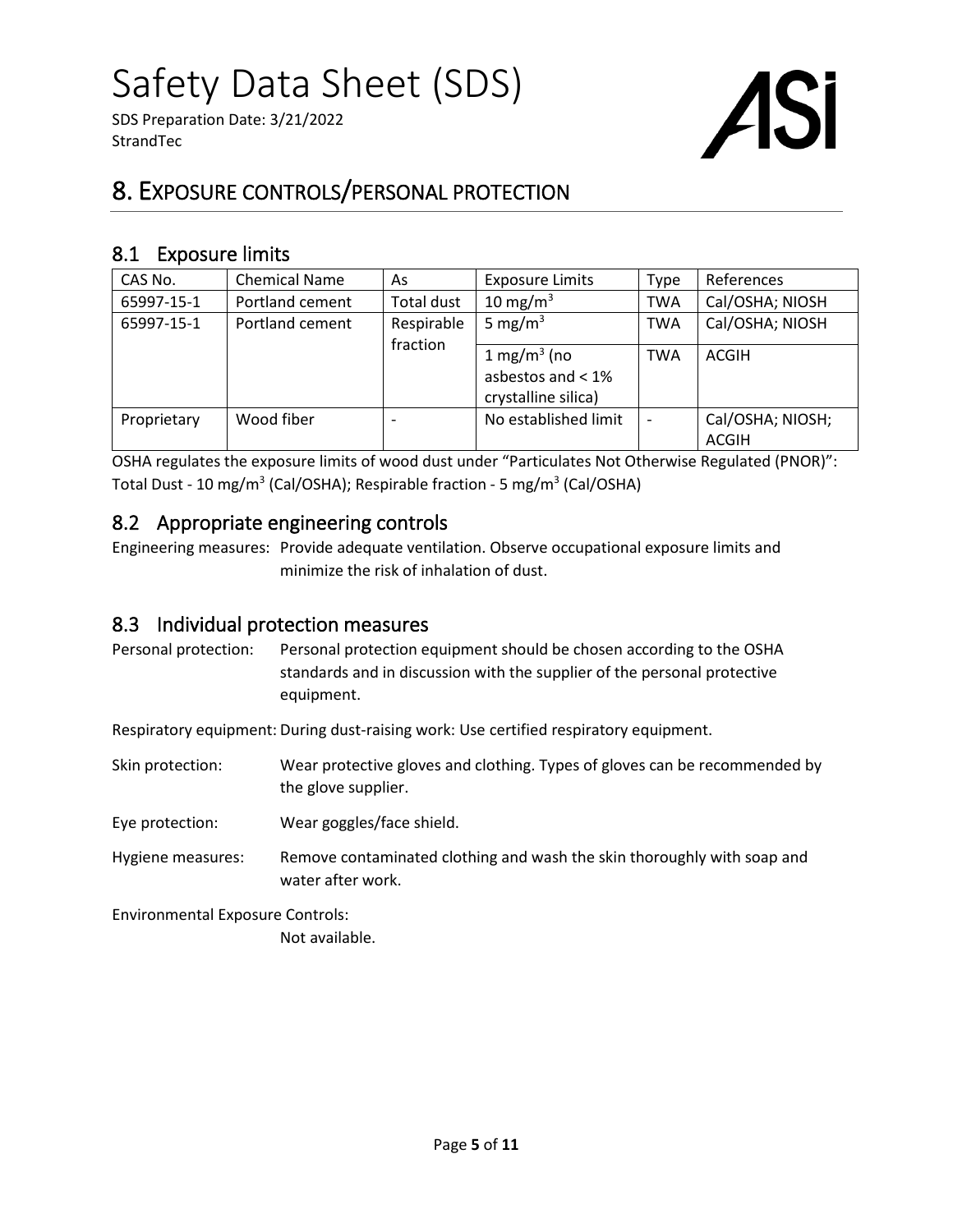SDS Preparation Date: 3/21/2022 **StrandTec** 

# ASi

### 9. PHYSICAL AND CHEMICAL PROPERTIES

#### 9.1 Appearance

White or off-white

#### 9.2 Odor

Little to none

#### 9.3 Odor threshold

Not available

#### 9.4 pH

Not available

#### 9.5 Melting point/freezing point

Not available

#### 9.6 Initial boiling point and boiling range

Not available

#### 9.7 Flash point

Not available

#### 9.8 Evaporation rate

Not available

#### 9.9 Flammability

ASTM E-84 Class A

#### 9.10 Upper/lower flammability or explosive limits

Not available

#### 9.11 Vapor pressure

Not available

#### 9.12 Vapor density

Not available

## 9.13 Relative density

21-34  $lb./ft^3$ 

#### 9.14 Solubility

Not available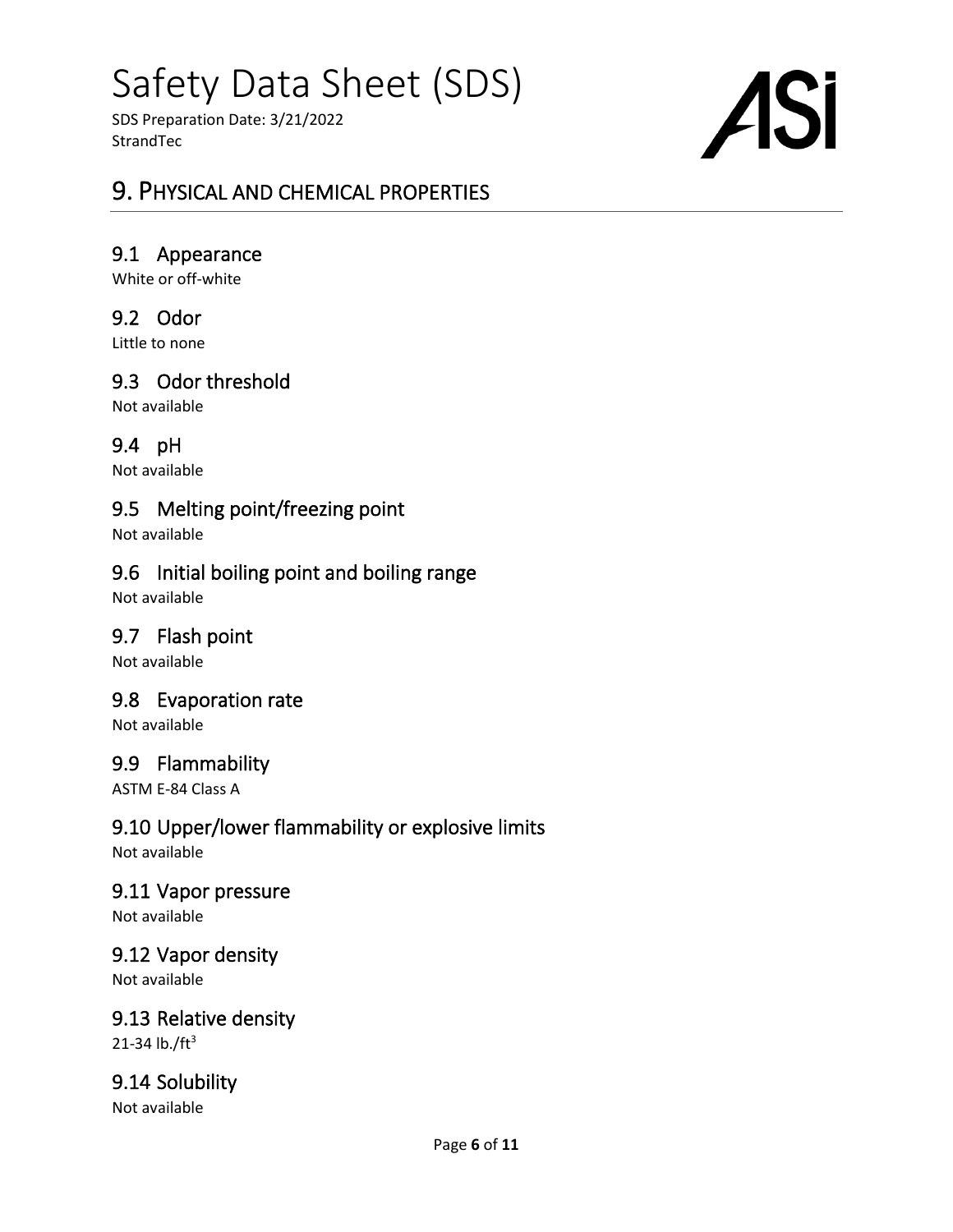SDS Preparation Date: 3/21/2022 **StrandTec** 

# **ASi**

### 10. STABILITY AND REACTIVITY

#### 10.1 Reactivity

None known

#### 10.2 Chemical stability

Stable under normal temperature conditions.

#### 10.3 Possibility of hazardous reactions

None known

#### 10.4 Conditions to avoid

Fire and excessive heat

#### 10.5 Incompatible materials

Not known

#### 10.6 Hazardous decomposition products

Carbon monoxide, hydrogen cyanide, and other products of wood combustion

## 11. TOXICOLOGICAL INFORMATION

#### 11.1 Description of the various toxicological (health) effects and the available data used to identify those effects, including:

| Acute Toxicity (Oral):                                    | Based on available data, the classification criteria are not met. |  |  |  |
|-----------------------------------------------------------|-------------------------------------------------------------------|--|--|--|
| Acute Toxicity (Dermal):                                  | Based on available data, the classification criteria are not met. |  |  |  |
| Acute Toxicity (Inhalation):                              | Based on available data, the classification criteria are not met. |  |  |  |
| <b>Skin Corrosion/Irritation:</b>                         | Causes skin irritation.                                           |  |  |  |
| Serious eye damage/irritation: Causes serious eye damage. |                                                                   |  |  |  |
| Respiratory or skin sensitization:                        |                                                                   |  |  |  |
|                                                           | May cause an allergic skin reaction.                              |  |  |  |
| Germ cell mutagenicity:                                   | Based on available data, the classification criteria are not met. |  |  |  |
| Carcinogenicity:                                          | Based on available data, the classification criteria are not met. |  |  |  |
| <b>Reproductive Toxicity:</b>                             | Based on available data, the classification criteria are not met. |  |  |  |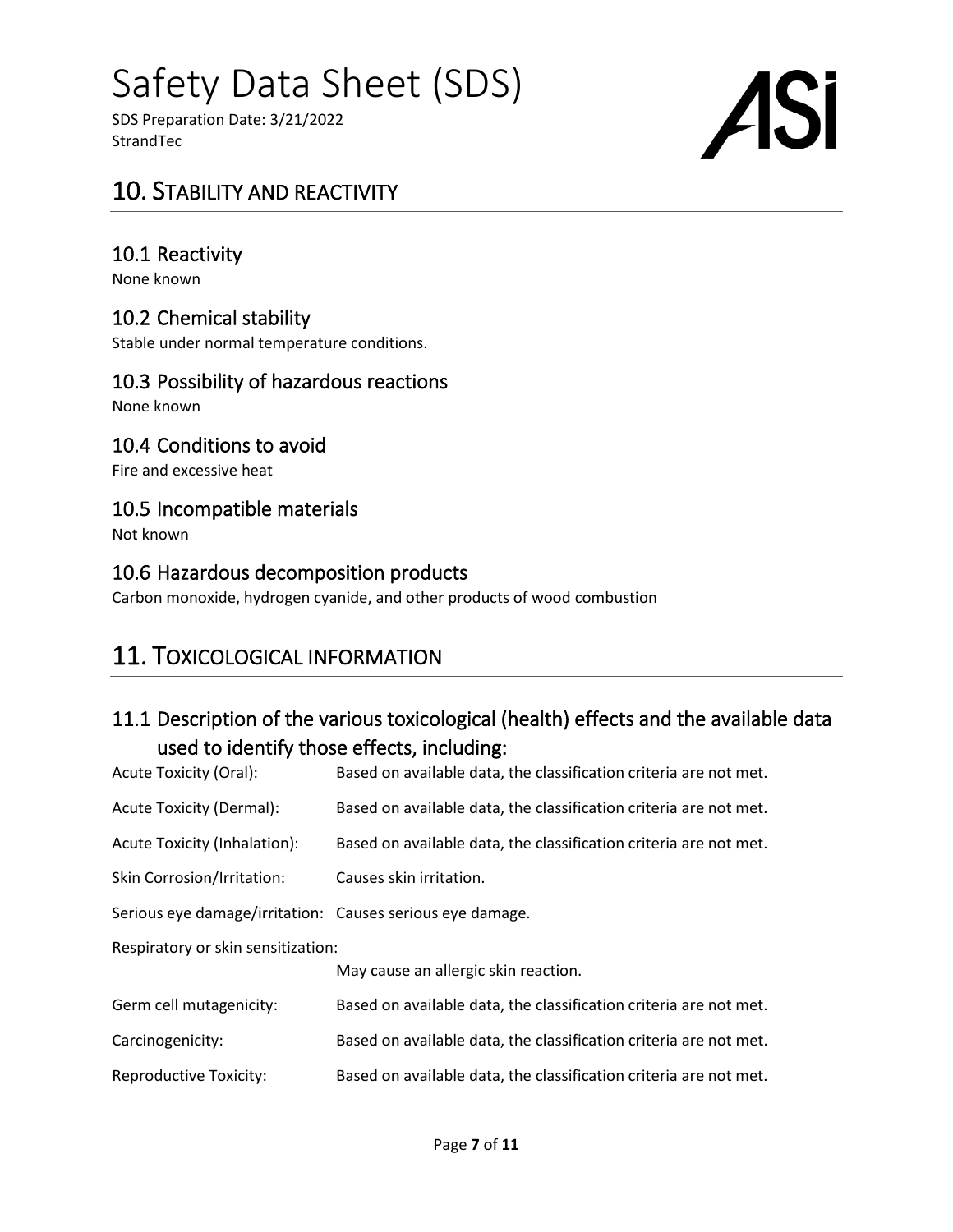SDS Preparation Date: 3/21/2022 **StrandTec** 



| STOT - Single exposure:   | May cause respiratory irritation.                                 |
|---------------------------|-------------------------------------------------------------------|
| STOT - Repeated exposure: | Based on available data, the classification criteria are not met. |
| Aspiration hazard:        | Based on available data, the classification criteria are not met. |

#### 11.2 Information on the likely routes of exposure

| Inhalation:   | Dust may irritate throat and respiratory system and cause coughing.                                                                                        |
|---------------|------------------------------------------------------------------------------------------------------------------------------------------------------------|
| Skin contact: | Dust has an irritating effect on moist skin. Prolonged or repeated<br>contact: Risk of sensitization or allergic reactions among sensitive<br>individuals. |
| Eye contact:  | Dust or splashes from the mixture may cause permanent eye damage.<br>Immediate first aid is necessary.                                                     |
| Ingestion:    | Not likely, due to the form of the product. Ingestion may cause severe<br>irritation of the mouth, the esophagus and the gastrointestinal tract.           |

#### 11.3 Symptoms related to the physical, chemical and toxicological characteristics

Frequent inhalation of dust over a long period of time increases the risk of developing lung diseases.

## 12. ECOLOGICAL INFORMATION (NON-MANDATORY)

#### 12.1 Ecotoxicity

The product is not expected to be hazardous to the environment.

#### 12.2 Persistence and degradability

No data available.

#### 12.3 Bioaccumulative potential

No data available

#### 12.4 Mobility in soil

No data available

#### 12.5 Bioaccumulative potential

This product does not contain any PBT and vPvB substances.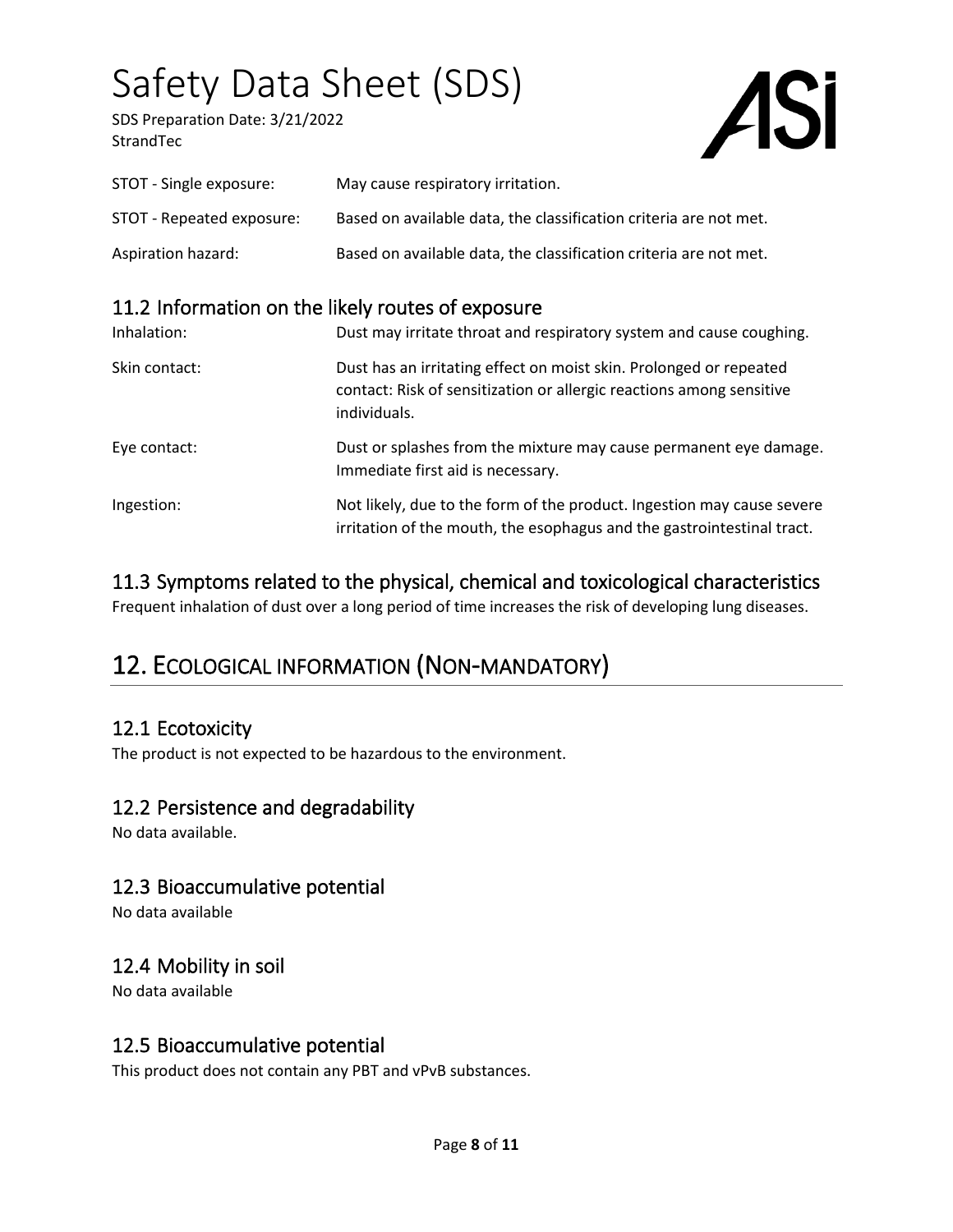SDS Preparation Date: 3/21/2022 **StrandTec** 



#### 12.6 Other adverse effects

None known

# 13. DISPOSAL CONSIDERATIONS (NON-MANDATORY)

#### 13.1 Waste residue and disposal

Dispose of waste and residues in accordance with local authority requirements.

# 14. TRANSPORT INFORMATION (NON-MANDATORY)

#### 14.1 UN number

Not available

#### 14.2 UN proper shipping name

Not available

#### 14.3 Transport hazard class

Not available

#### 14.4 Environmental hazards

Not available

#### 14.5 Transport in bulk

Not available

#### 14.6 Special precautions

None known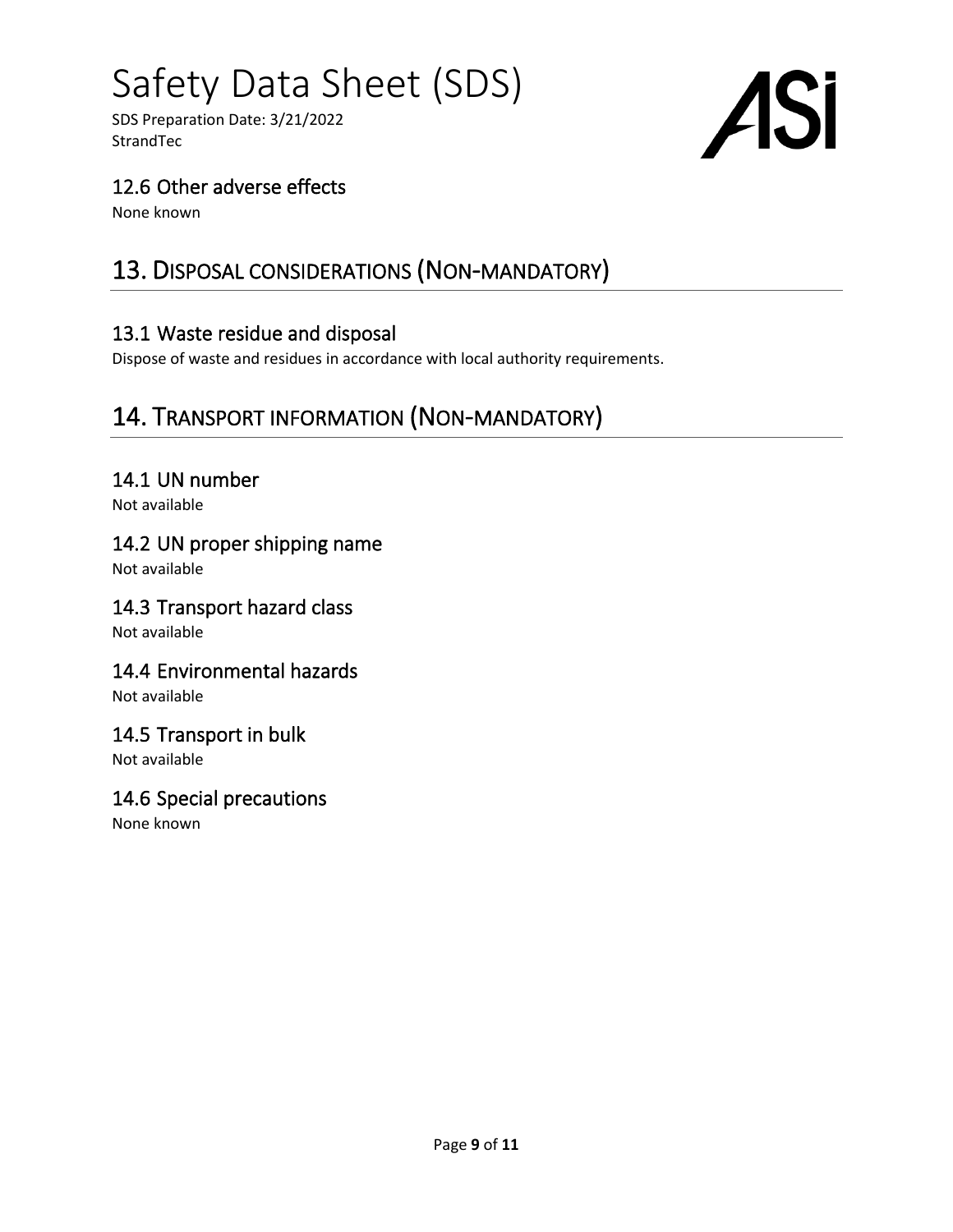SDS Preparation Date: 3/21/2022 **StrandTec** 



## 15. REGULATORY INFORMATION (NON-MANDATORY)

#### 15.1 Safety, health and environmental regulations

As a rule, persons under 18 years of age are not allowed to work with this product. Users must be carefully instructed in the proper work procedure, the dangerous properties of the product and the necessary safety instructions.

| Regulations (overview):                                                            |                        | The data in this section is not intended to be exhaustive; only<br>select regulations are represented.                                                       |  |
|------------------------------------------------------------------------------------|------------------------|--------------------------------------------------------------------------------------------------------------------------------------------------------------|--|
| Toxic Substance Control Act (TSCA):                                                |                        | All components of this material are either listed or exempt from<br>listing on the TSCA Inventory.                                                           |  |
| <b>US EPA Tier II Hazards</b><br>Fire:<br>Sudden Release of Pressure:<br>Reactive: | <b>Yes</b><br>No<br>No |                                                                                                                                                              |  |
| Immediate (Acute):<br>Delayed (Chronic):                                           | Yes<br>Yes             |                                                                                                                                                              |  |
| EPCRA 302 Extremely Hazardous:                                                     |                        | To the best of our knowledge, there are no chemicals at<br>levels that require reporting under this statute.                                                 |  |
| <b>EPCRA 313 Toxic Chemicals:</b>                                                  |                        | To the best of our knowledge, there are no chemicals at<br>levels that require reporting under this statute.                                                 |  |
| Proposition 65 - Carcinogens (>0.1%):                                              |                        | Wood dust                                                                                                                                                    |  |
|                                                                                    |                        | Proposition 65 - Developmental Toxins (>0.0%): To the best of our knowledge, there are no chemicals at<br>levels which require reporting under this statute. |  |
| Proposition 65 - Female Repro Toxins (>0.0%):                                      |                        | To the best of our knowledge, there are no chemicals at<br>levels which require reporting under this statute.                                                |  |
| Proposition 65 - Male Repro Toxins (>0.0%):                                        |                        | To the best of our knowledge, there are no chemicals at<br>levels which require reporting under this statute.                                                |  |